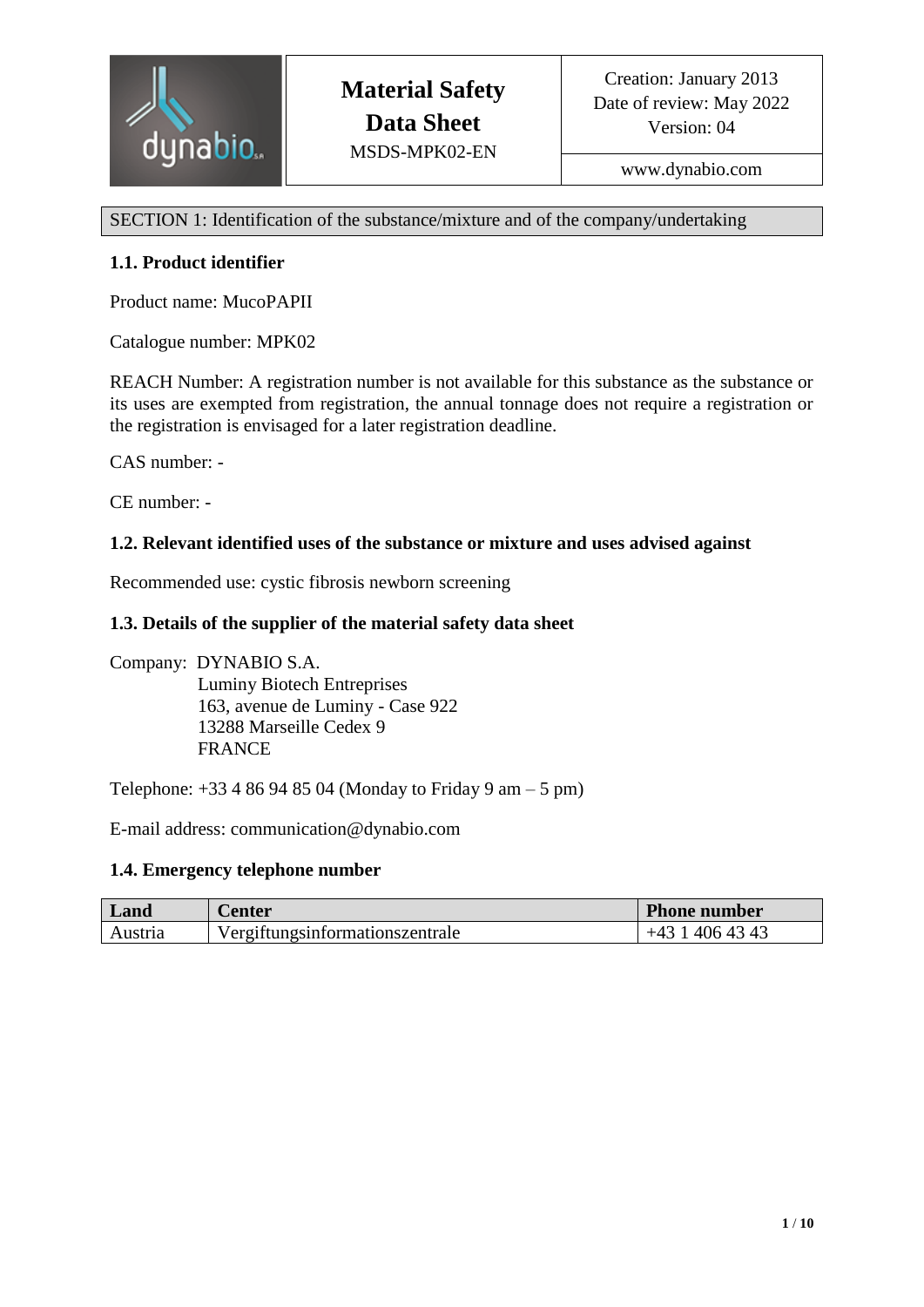### SECTION 2: Hazards identification

#### **2.1. Classification of the substance or mixture**

| Components                        | CAS number | Hazard statement                                       |  |
|-----------------------------------|------------|--------------------------------------------------------|--|
| Standard hPAP Range / Internal    |            |                                                        |  |
| Controls                          |            |                                                        |  |
| Anti-hPAP biotinylated antibodies |            |                                                        |  |
| Avidin-peroxidase conjugate       |            | Is not a hazardous substance or                        |  |
| Chromogenic substrate             |            | mixture according to Regulation<br>(EC) No. 1272/2008. |  |
| Tween 20                          |            |                                                        |  |
| PBS tablet                        |            |                                                        |  |
| 8 x 12 coated well plate          |            |                                                        |  |
| Sulfuric acid 5%                  | 7664-93-9  | H290 - may be corrosive to metals                      |  |

#### **2.2. Label elements**

| Components                        | Pictogram | <b>Hazard</b> statement                          |  |
|-----------------------------------|-----------|--------------------------------------------------|--|
| Standard hPAP Range/ Internal     |           |                                                  |  |
| Controls                          |           |                                                  |  |
| Anti-hPAP biotinylated antibodies |           | hazardous<br>Is<br>not<br>a a                    |  |
| Avidin-peroxidase conjugate       |           | substance or mixture                             |  |
| Chromogenic substrate             |           | according to Regulation                          |  |
| Tween 20                          |           | (EC) No. 1272/2008.                              |  |
| PBS tablet                        |           |                                                  |  |
| 8 x 12 coated well plate          |           |                                                  |  |
| Sulfuric acid 5%                  |           | H <sub>290</sub> - may be corrosive to<br>metals |  |

#### **2.3. Other hazards**

This mixture contains no components considered to be either persistent, bioaccumulative and toxic (PBT), or very persistent and very bioaccumulative (vPvB) at levels of 0.1% or higher.

#### *Biological hazard*

This kit contains bovine hemoglobin with which the standard range and controls are formulated. This kit also contains rabbit serum with which antibodies are formulated. The biotinylated antibodies, the avidin-peroxidase, the ranges and controls as well as the plates contain bovine serum albumin.

Serum of animal origin could be infectious and must be considered as a potential biohazard. No known test method can offer assurance that products derived from animals will not be infectious.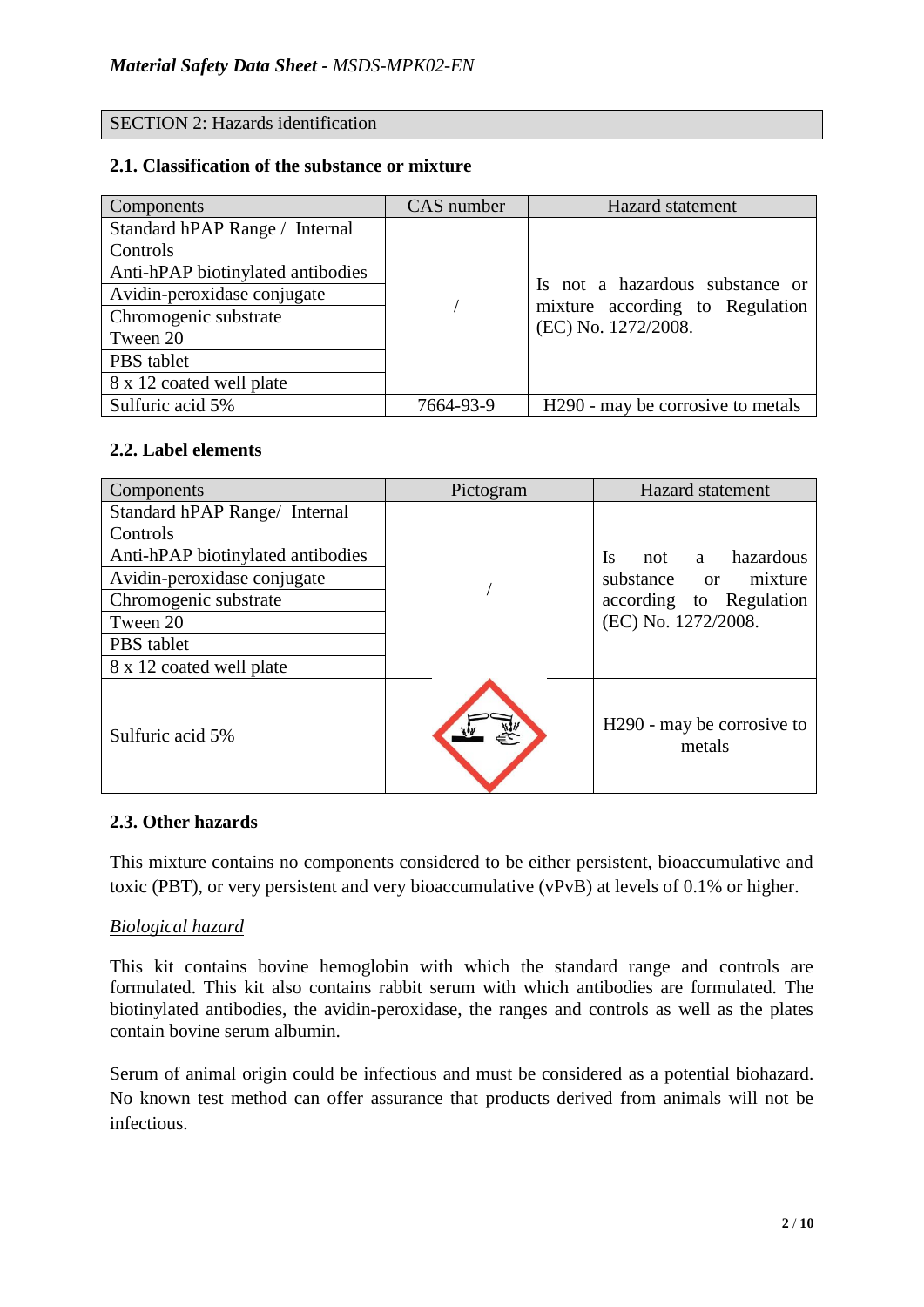# SECTION 3: Composition/information on ingredients

# **3.2. Mixtures**

No components need to be disclosed according to the applicable regulations except the acid solution.

| <b>Component</b> | <b>Concentration</b> | <b>CAS</b><br>number | <b>Hazard classes and</b><br>categories     | <b>ATE, LCS Factor</b><br>and/or M Factor                                                       |
|------------------|----------------------|----------------------|---------------------------------------------|-------------------------------------------------------------------------------------------------|
| Sulfuric<br>acid | 5%                   | 7664-93-9            | Met. Corr. 1 - H290<br>Skin Corr. 1A - H314 | Skin Irrit. 2; H315:<br>$5\% \leq C \leq 15\%$<br>Eye Irrit. 2; H319:<br>$5\% \leq C \leq 15\%$ |

As a reminder: H290 - May be corrosive to metals H314 - Causes severe skin burns and eye damage H315 - Causes skin irritation H319 - Causes serious eye irritation

SECTION 4: First aid measures

# **4.1. Description of first aid measures**

#### **General advice**

See a doctor. Show this safety data sheet to the doctor in attendance.

#### **Inhalation**

Remove victim to fresh air. If breathing becomes difficult, give oxygen. If breathing stops, administer artificial respiration. Call a physician.

#### **Skin Contact**

Flush with copious amounts of water and wash with soap and water for at least 15 minutes. Remove contaminated clothing and shoes. Call a physician if irritation or discomfort develops.

#### **Eye Contact**

Flush with copious amounts of water for at least 15 minutes. Check for and remove contact lenses. Assure adequate flushing by separating the eyelids. Call a physician.

#### **Ingestion**

If swallowed, wash out mouth with water provided person is conscious. Call a physician or poison control. DO NOT induce vomiting. Give nothing to eat or drink.

# **4.2. Most important symptoms and effects, both acute and delayed**

No other important information available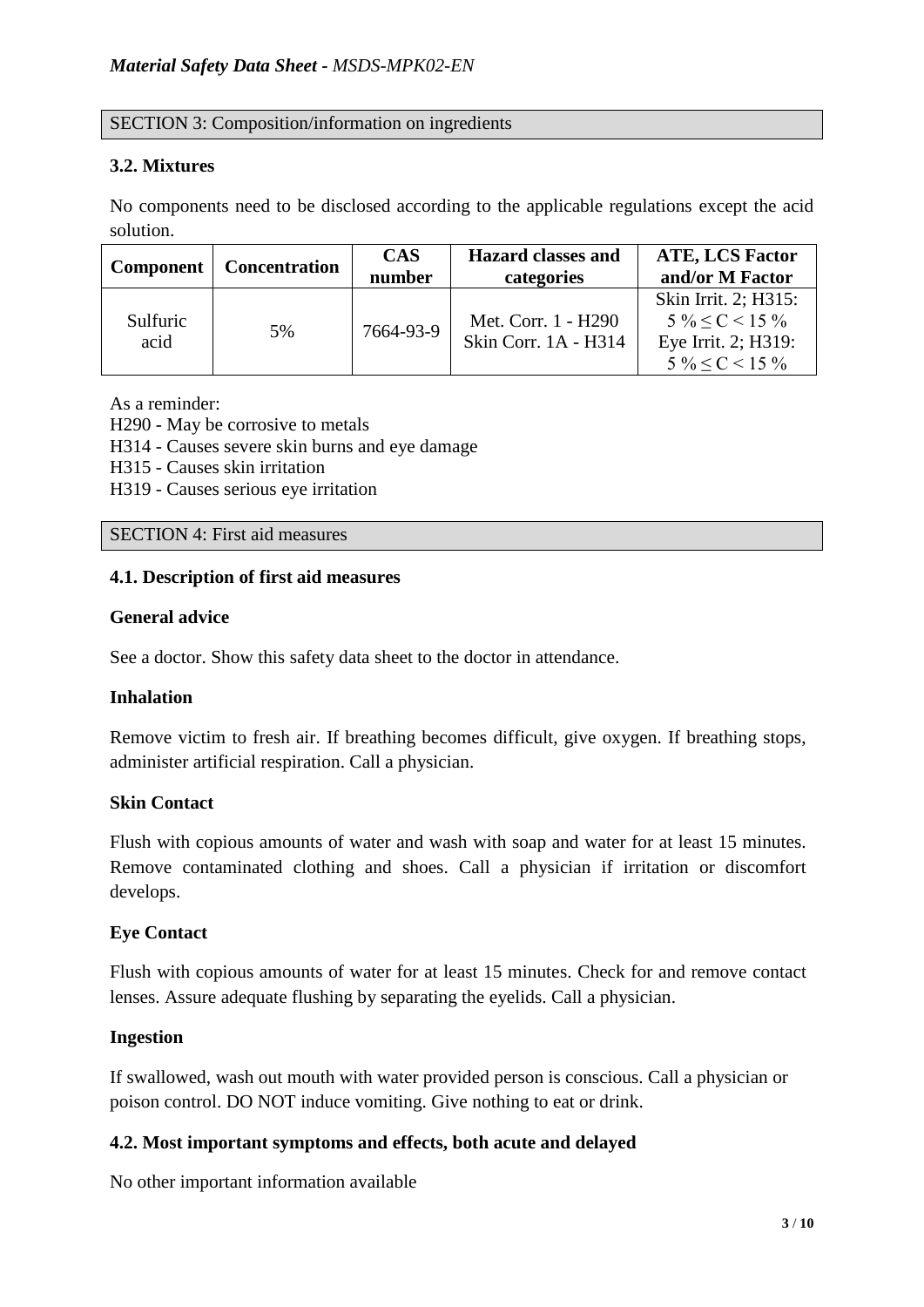# **4.3. Indication of any immediate medical attention and special treatment needed**

Data not available

#### SECTION 5: Firefighting measures

# **5.1. Extinguishing media**

Suitable extinguishing media: use water spray, alcohol-resistant foam, dry chemical or carbon dioxide.

# **5.2. Special hazards arising from the substance or mixture**

In case of fire, risk of release of sulfur oxides, carbon monoxide, carbon dioxide.

# **5.3. Advice for firefighters**

Wear self-contained breathing apparatus for firefighting if necessary.

SECTION 6: Accidental release measures

# **6.1. Personal precautions, protective equipment and emergency procedures**

Use personal protective equipment (see section 8). Avoid dust formation. Avoid breathing vapors, mist or gas. Ensure adequate ventilation. Avoid breathing dust.

# **6.2. Environmental precautions**

Do not let product enter drains.

# **6.3. Methods and material for containment and cleaning up**

Pick up and arrange disposal without creating dust. Sweep up and shovel. Keep in suitable, closed containers for disposal.

#### **6.4. Reference to other sections**

For disposal see section 13.

SECTION 7: Handling and storage

#### **7.1. Precautions for safe handling**

Avoid contact with skin and eyes. Wash hands after handling all materials. Do not drink, eat, smoke, or apply make-up. Do no pipette with the mouth. Avoid formation of dust and aerosols. Provide appropriate exhaust ventilation at places where dust is formed. For precautions see section 2.2.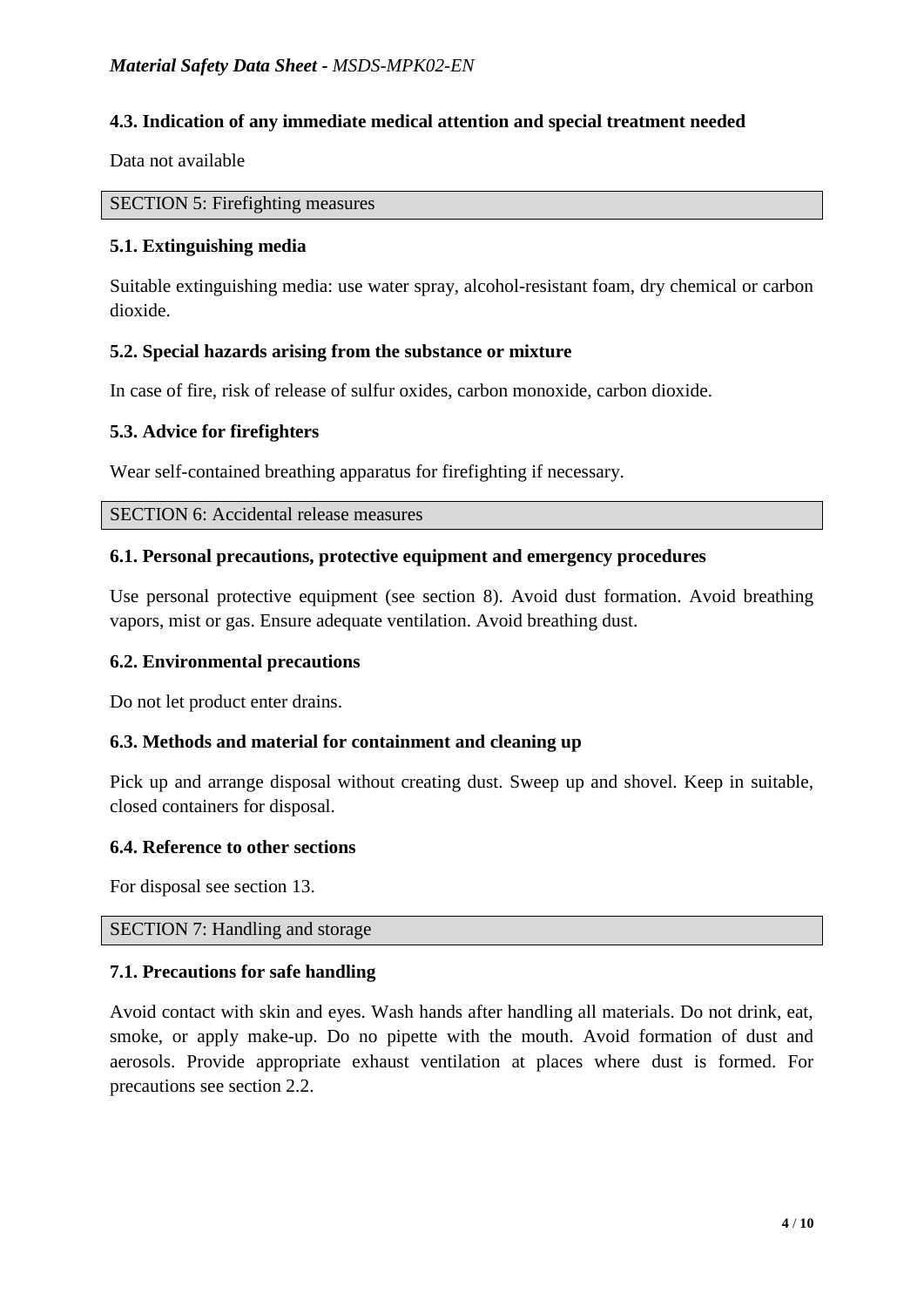# **7.2. Conditions for safe storage, including any incompatibilities**

Keep container tightly closed in a dry and well-ventilated place. Recommended storage temperature  $+2$ °C -  $+8$ °C

# **7.3. Specific end use(s)**

Apart from the uses mentioned in section 1.2 no other specific uses are stipulated.

### SECTION 8: Exposure controls/personal protection

#### **8.1. Control parameters**

It does not contain substances with occupational exposure limit values.

# **8.2. Exposure controls**

# **Appropriate engineering controls**

Handle in accordance with good industrial hygiene and safety practice. Wash hands before breaks and at the end of workday.

# **Personal protective equipment**

# **Eye/face protection**

Use equipment for eye protection (Safety glasses with side-shields) tested and approved under appropriate government standards such as NIOSH (US) or EN 166.

# **Skin protection**

Handle with gloves. Gloves must be inspected prior to use. Use proper glove removal technique (without touching glove's outer surface) to avoid skin contact with this product. Dispose of contaminated gloves after use in accordance with applicable laws and good laboratory practices. Wash and dry hands. The selected protective gloves have to satisfy the specifications of EU Directive 89/686/EEC and the standard EN374 derived from it.

#### **Body Protection**

Impervious clothing, the type of protective equipment must be selected according to the concentration and amount of the dangerous substance at the specific workplace.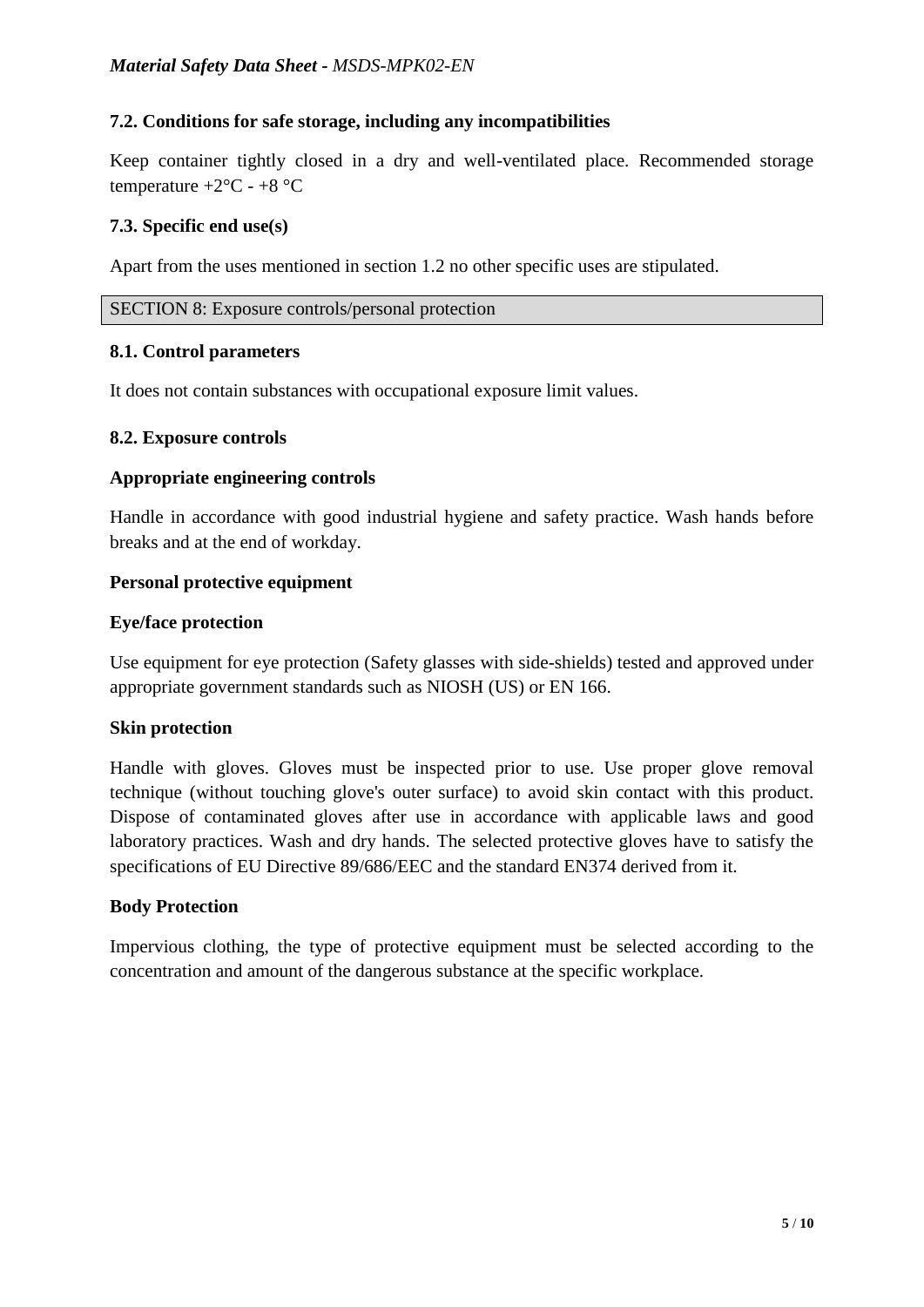# SECTION 9: Physical and chemical properties

# **9.1. Information on basic physical and chemical properties**

(a) Appearance

| Components                        | Physical state | Color                  |
|-----------------------------------|----------------|------------------------|
| Standard hPAP Range / Internal    | Paper          | White with brown spots |
| Controls                          |                |                        |
| Anti-hPAP biotinylated antibodies | Solid          | <b>Brown</b>           |
| Avidin-peroxidase conjugate       | Solid          | Pearly white           |
| Chromogenic substrate (TMB)       | Liquid         | Very light yellow      |
| Sulfuric acid 5%                  | Liquid         | Transparent            |
| Tween 20 (10%)                    | Liquid         | Yellow                 |
| PBS tablet                        | Solid          | White                  |
| 8 x 12 coated well plate          | Plastic        | Transparent            |

- 
- (c) Odour threshold No data available
- (d) pH

(b) Odour No data available

| Components                        | pH                   |
|-----------------------------------|----------------------|
| Range / Internal Control          |                      |
| Anti-hPAP biotinylated antibodies |                      |
| Dilution buffer                   |                      |
| Avidin-peroxidase conjugate       | No data available    |
| Chromogenic substrate (TMB)       |                      |
| Tween 20 (10%)                    |                      |
| PBS tablet                        |                      |
| 8 x 12 coated well plate          |                      |
| Sulfuric acid 5%                  | $< 1 (+20^{\circ}C)$ |

| (e) Melting point/freezing point                 | No data available |
|--------------------------------------------------|-------------------|
| (f) Initial boiling point and boiling range      | No data available |
| $(g)$ Flash point                                | Not applicable    |
| (h) Evaporation rate                             | No data available |
| (i) Flammability (solid, gas)                    | No data available |
| (i) Upper/lower flammability or explosive limits | No data available |
| (k) Vapour pressure                              | No data available |
| (1) Vapour density                               | No data available |
| (m)Relative density                              | No data available |
| (n) Solubility                                   | Soluble in water  |
| (o) Partition coefficient: n-octanol/water       | No data available |
| (p) Auto-ignition temperature                    | No data available |
| (q) Decomposition temperature                    | No data available |
| (r) Viscosity                                    | No data available |
| (s) Explosive properties                         | No data available |
| (t) Oxidizing properties                         | No data available |
|                                                  |                   |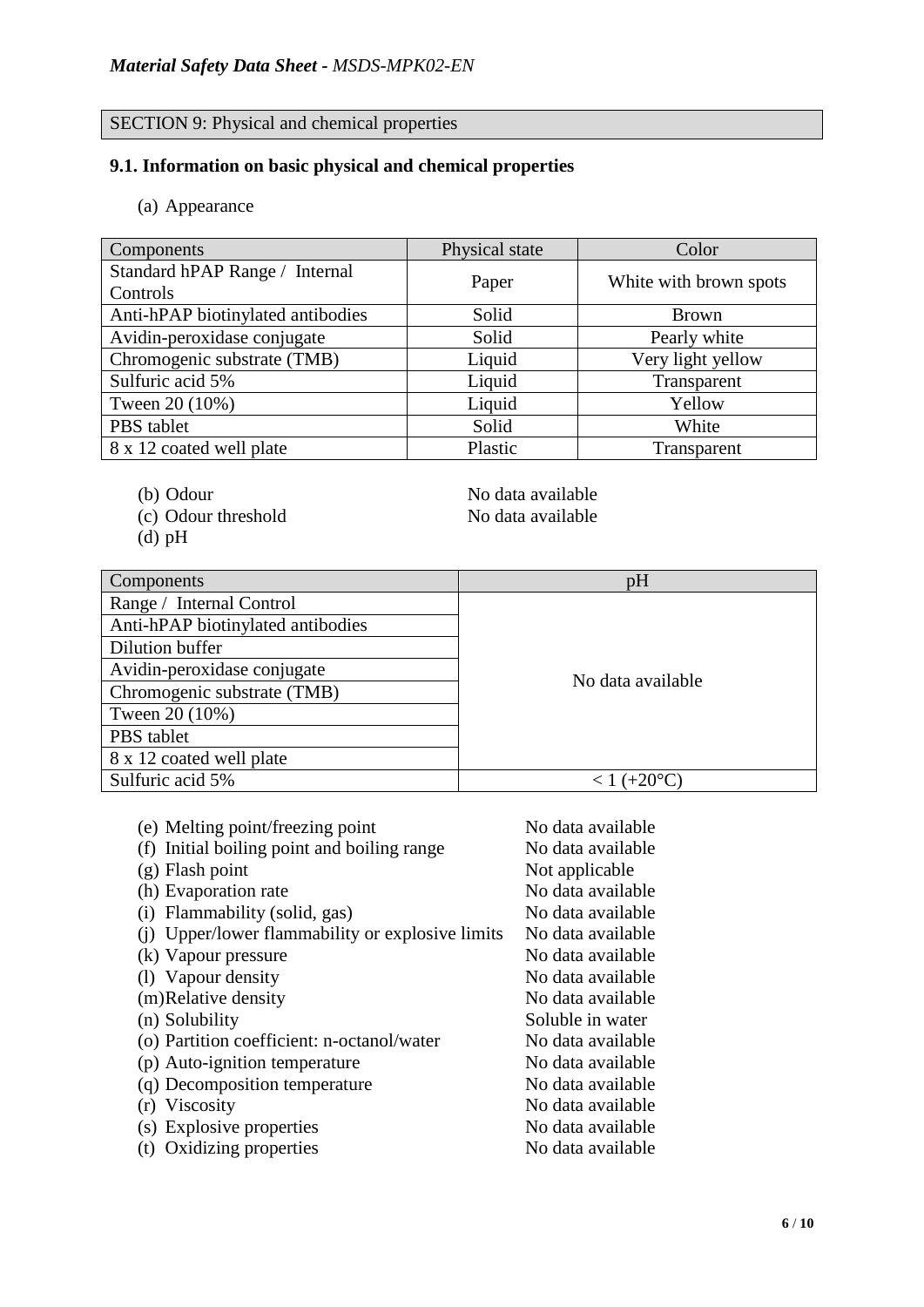# **9.2. Other information**

No data available

SECTION 10: Stability and reactivity

# **10.1. Reactivity**

Sulfuric acid can be corrosive to metals.

# **10.2. Chemical stability**

Stable under recommended storage conditions.

# **10.3. Possibility of hazardous reactions**

No data available

#### **10.4. Conditions to avoid**

No data available

#### **10.5. Incompatible materials**

Sulfuric acid is incompatible with metals.

### **10.6. Hazardous decomposition products**

If involved in a fire, poisonous gas may be produced by the packaging material.

# SECTION 11: Toxicological information

# **11.1. Information on toxicological effects**

| (a) acute toxicity                          | No data available for components except              |
|---------------------------------------------|------------------------------------------------------|
|                                             | sulfuric acid. Acute oral toxicity: $LD50 >$         |
|                                             | 2140 mg/kg - Rat - (Merck KGaA) Acute                |
|                                             | inhalation toxicity: LC50 = 375 mg/m <sup>3</sup> -  |
|                                             | Rat - (IUCLID)                                       |
| (b) skin corrosion/irritation               | No data available                                    |
| (c) serious eye damage/irritation           | No data available                                    |
| (d) respiratory or skin sensitization       | No data available                                    |
| (e) germ cell mutagenicity                  | No data available                                    |
| (f) carcinogenicity                         | No component of this product present at              |
|                                             | levels greater than or equal to $0.1\%$ is           |
|                                             | identified<br>as probable, possible<br><sub>or</sub> |
|                                             | confirmed human carcinogen by IARC.                  |
| (g) reproductive toxicity                   | No data available                                    |
| (h) Specific target organ toxicity-single   | No data available                                    |
| exposure                                    |                                                      |
| (i) Specific target organ toxicity-repeated | No data available                                    |
| exposure                                    |                                                      |
|                                             |                                                      |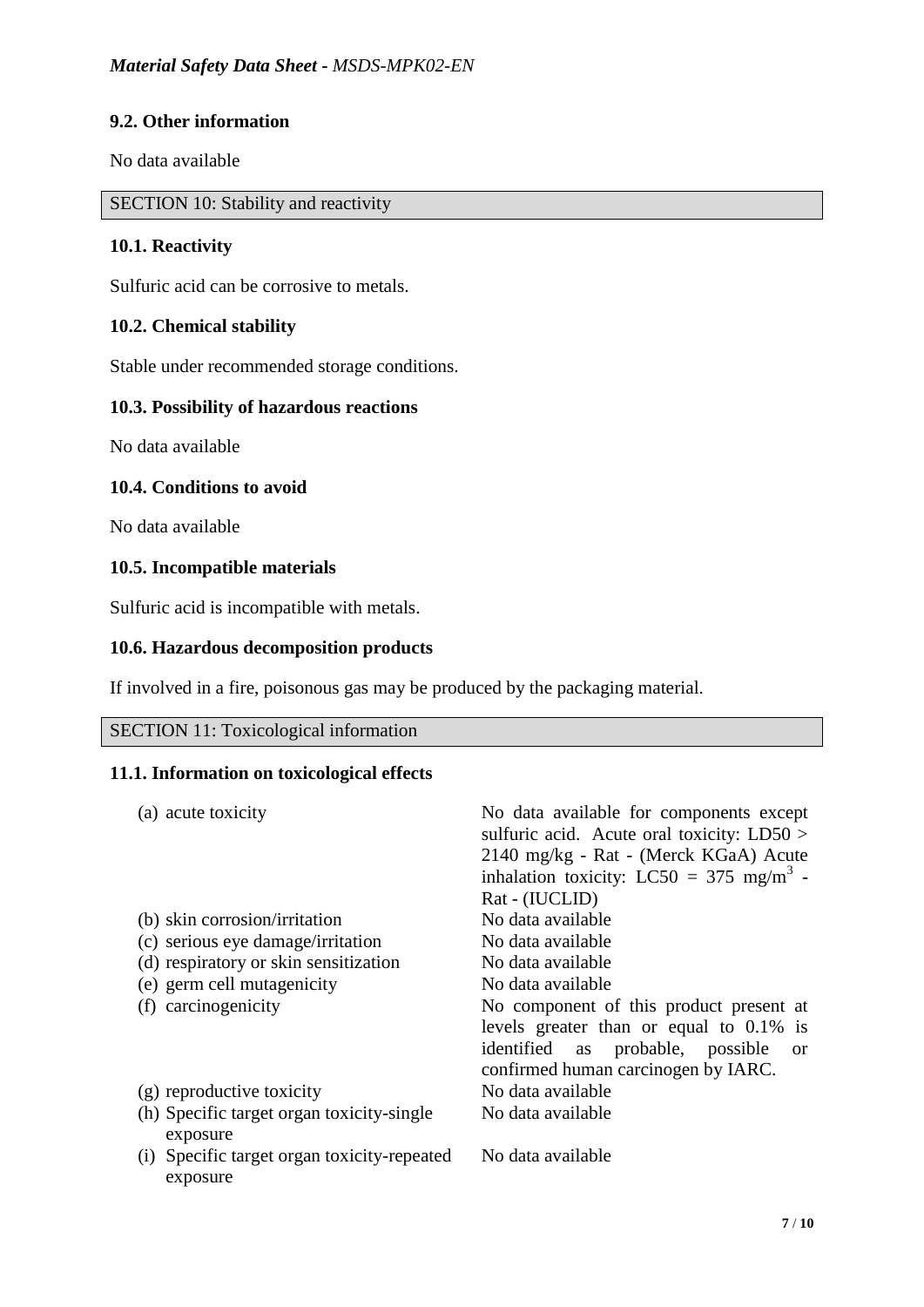- (i) aspiration hazard No data available
- (k) Additional Information RTECS: Not available

To the best of our knowledge, the chemical, physical, and toxicological properties have not been thoroughly investigated.

# SECTION 12: Ecological information

# **12.1. Toxicity**

Do not empty into drains.

# **12.2. Persistence and degradability**

No data available

# **12.3. Bioaccumulative potential**

No data available

# **12.4. Mobility in soil**

The product is water soluble, and may spread in water systems. Will likely be mobile in the environment due to its water solubility. Highly mobile in soils.

# **12.5. Results of PBT and vPvB assessment**

This mixture contains no components considered to be either persistent, bioaccumulative and toxic (PBT), or very persistent and very bioaccumulative (vPvB) at levels of 0.1% or higher.

# **12.6. Other adverse effects**

No data available

# SECTION 13: Disposal considerations

# **13.1. Waste treatment methods**

Must not be released to the environment. Dispose of in accordance with local regulations and directive on waste and hazardous waste. Contaminated packaging: dispose of as unused product.

#### SECTION 14: Transport information

# **14.1. UN number**

|  | $ADR/RID: -$ | $IMDG: -$ | IATA: |
|--|--------------|-----------|-------|
|--|--------------|-----------|-------|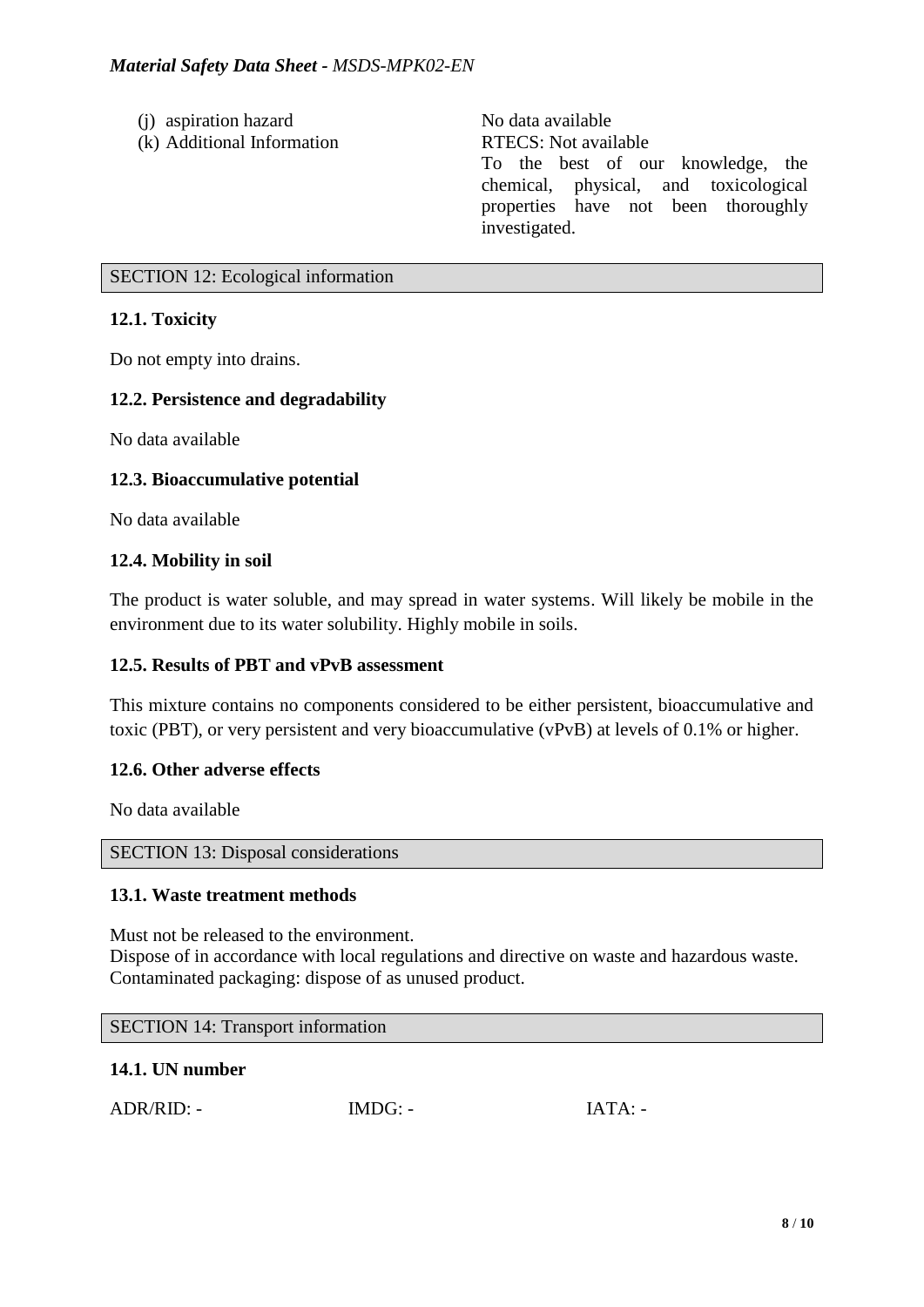| 14.2. UN proper shipping name      |                           |           |  |  |
|------------------------------------|---------------------------|-----------|--|--|
| ADR/RID: Not dangerous goods       |                           |           |  |  |
| IMDG: Not dangerous goods          |                           |           |  |  |
| IATA: Not dangerous goods          |                           |           |  |  |
| 14.3. Transport hazard classes     |                           |           |  |  |
| ADR/RID: -                         | $IMDG: -$                 | $IATA: -$ |  |  |
| 14.4. Packing group                |                           |           |  |  |
| ADR/RID: -                         | $IMDG: -$                 | $IATA: -$ |  |  |
| 14.5. Environmental hazards        |                           |           |  |  |
| ADR/RID: no                        | IMDG Marine pollutant: no | IATA: no  |  |  |
| 14.6. Special precautions for user |                           |           |  |  |

No data available

#### SECTION 15: Regulatory information

# **15.1. Safety, health and environmental regulations/legislation specific for the substance or mixture**

This safety datasheet complies with the requirements of Regulation (EC) No. 1907/2006.

#### **15.2. Chemical safety assessment**

For this product a chemical safety assessment was not carried out.

#### SECTION 16: Other information

#### **Document**

**Creation Date** January 2013 **Revision Date** May 2022 **Revision Summary** February 2017 - Version 2: Proofreading of the document March 2019 - Version 3: Added review date and version information (§1.4) May 2022 - Version 4: Formatting according to regulation CE n°1907/2006

#### **Legend**

**ADR** - European Agreement Concerning the International Carriage of Dangerous Goods by Road **CAS** - Chemical Abstracts Service **CE / EC** – Communauté Européenne or European Community **IARC** - International Agency for Research on Cancer